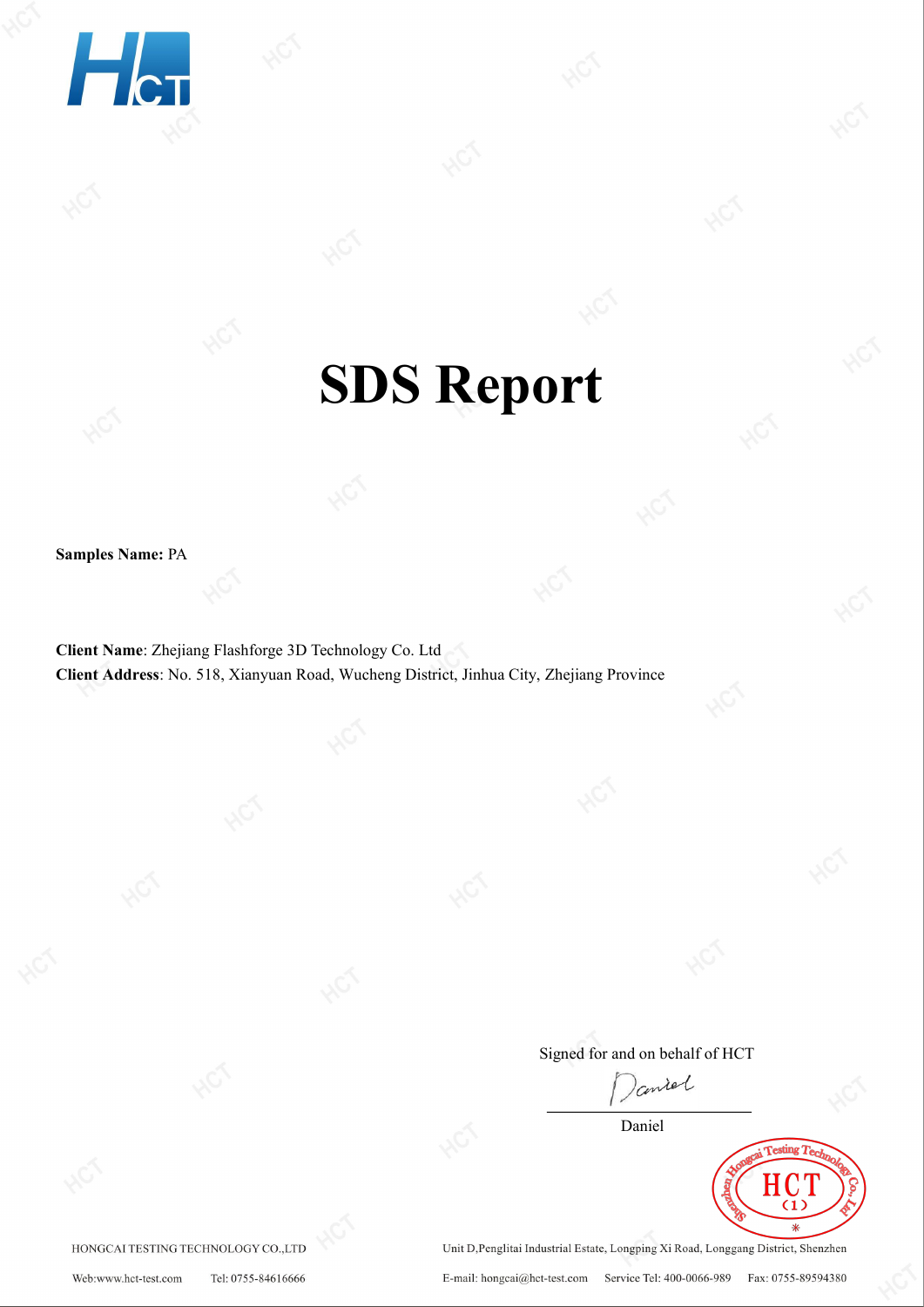

According to GHS

| <b>Report No.: SZC18121083185-8</b>                                                    |                                           | Date: Dec. 15, 2018 | Page 1 of 7                                                              |  |
|----------------------------------------------------------------------------------------|-------------------------------------------|---------------------|--------------------------------------------------------------------------|--|
| Section 1 - Identification of the substance/preparation and of the company/undertaking |                                           |                     |                                                                          |  |
| <b>Product identifier</b>                                                              |                                           |                     |                                                                          |  |
| <b>Product Name:</b>                                                                   | <b>PA</b>                                 |                     |                                                                          |  |
| <b>Trade Name:</b>                                                                     | 3D printed lines                          |                     |                                                                          |  |
| <b>Chemical Uses:</b>                                                                  | 3D printing supplies                      |                     |                                                                          |  |
| <b>File Numbers:</b>                                                                   | SZC18121083185-8                          |                     |                                                                          |  |
| <b>Transport Fashion:</b>                                                              | Air, sea, rail, highway                   |                     |                                                                          |  |
| Details of the supplier of the safety data sheet                                       |                                           |                     |                                                                          |  |
| <b>Manufacture/Supplier:</b>                                                           | Zhejiang Flashforge 3D Technology Co. Ltd |                     |                                                                          |  |
| <b>Address:</b>                                                                        |                                           |                     | No. 518, Xianyuan Road, Wucheng District, Jinhua City, Zhejiang Province |  |
| Tel:                                                                                   | 181 5795 7275                             |                     |                                                                          |  |
| <b>Emergency number:</b>                                                               | 0579-89007351                             |                     |                                                                          |  |
| $E$ -mail:                                                                             | 184021419@qq.com                          |                     |                                                                          |  |
| Further information obtainable from: Zhejiang Flashforge 3D Technology Co. Ltd         |                                           |                     |                                                                          |  |





Web:www.hct-test.com Tel: 0755-84616666

Fax: 0755-89594380 E-mail: hongcai@hct-test.com Service Tel: 400-0066-989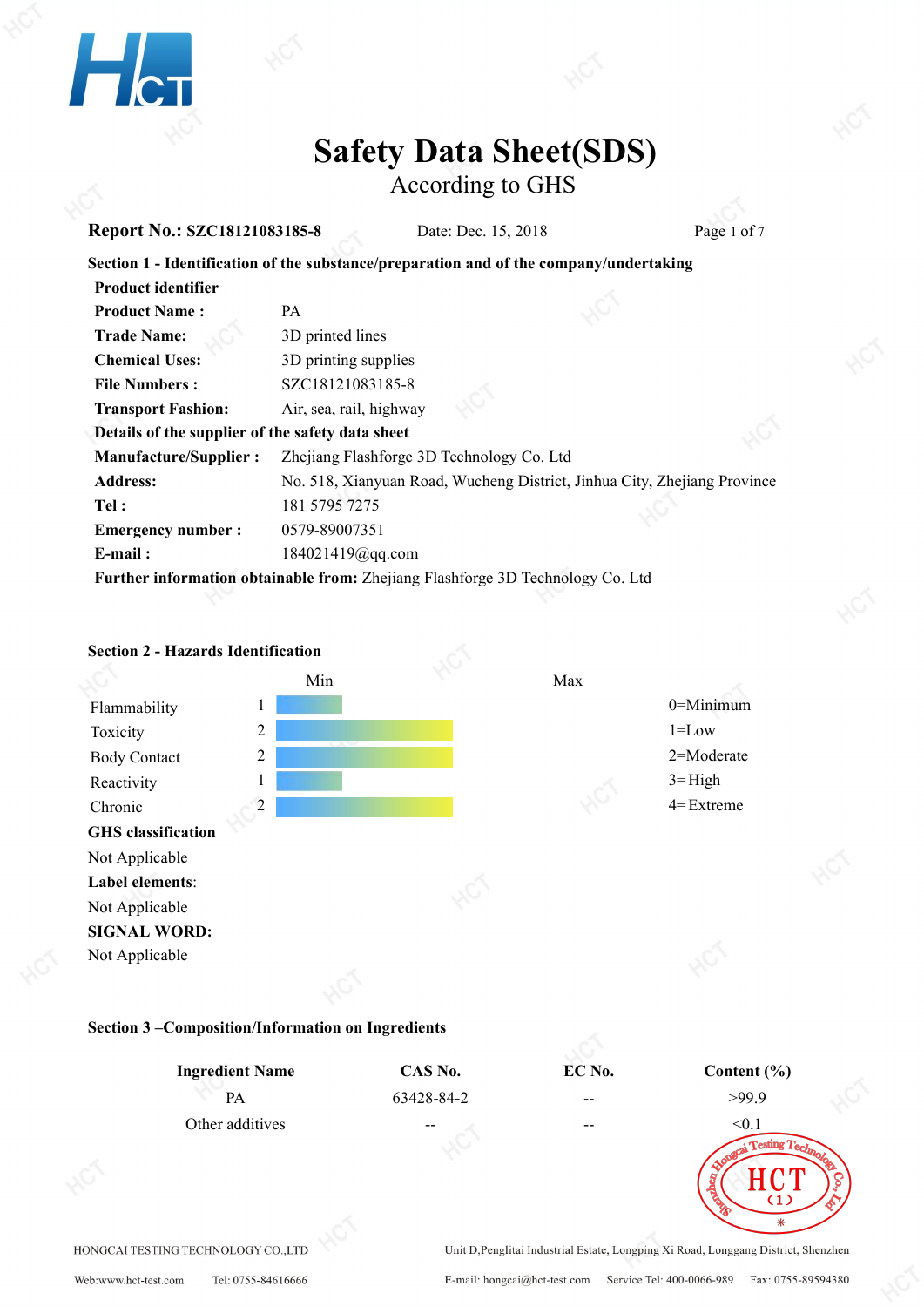

According to GHS

## **Report No.: SZC18121083185-8** Date: Dec. 15, 2018 Page 2 of 7

**Section 4 - First Aid Measures**

### **INGESTION**

• Immediately give a glass of water.

• First aid is not generally required. If in doubt, contact a Poisons Information Centre or a doctor.

### **EYE**

If this product comes in contact with the eyes:

- Wash out immediately with fresh running water.
- Ensure complete irrigation of the eye by keeping eyelids apart and away from eye and moving the eyelids by occasionally lifting the upper and lower lids.
- Seek medical attention without delay; if pain persists or recurs seek medical attention.
- Removal of contact lenses after an eye injury should only be undertaken by skilled personnel.

## **SKIN**

If skin or hair contact occurs:

- Flush skin and hair with running water (and soap if available).
- Seek medical attention in event of irritation.

### **INHALED**

- If fumes or combustion products are inhaled remove from contaminated area.
- Lay patient down. Keep warm and rested.

• Prostheses such as false teeth, which may block airway, should be removed, where possible, prior to initiating first aid procedures.

• Apply artificial respiration if not breathing, preferably with a demand valve resuscitator, bag-valve mask device, or pocket mask as trained. Perform CPR if necessary.

• Transport to hospital, or doctor.

## **NOTES TO PHYSICIAN**

• Treat symptomatically.

## **Section 5 - Fire Fighting Measures EXTINGUISHING MEDIA**

- Alcohol stable foam.
- There is no restriction on the type of extinguisher which may be used.
- Use extinguishing media suitable for surrounding area.

### **FIRE FIGHTING**

- Alert Fire Brigade and tell them location and nature of hazard.
- Wear breathing apparatus plus protective gloves in the event of a fire.
- Prevent, by any means available, spillage from entering drains or water courses.
- Use fire fighting procedures suitable for surrounding area.

### **FIRE/EXPLOSION HAZARD**

Polyvinyl alcohol powder is a ST-1 (strong) dust explosion hazard when tested to ASTM E-1226. The



HONGCAI TESTING TECHNOLOGY CO., LTD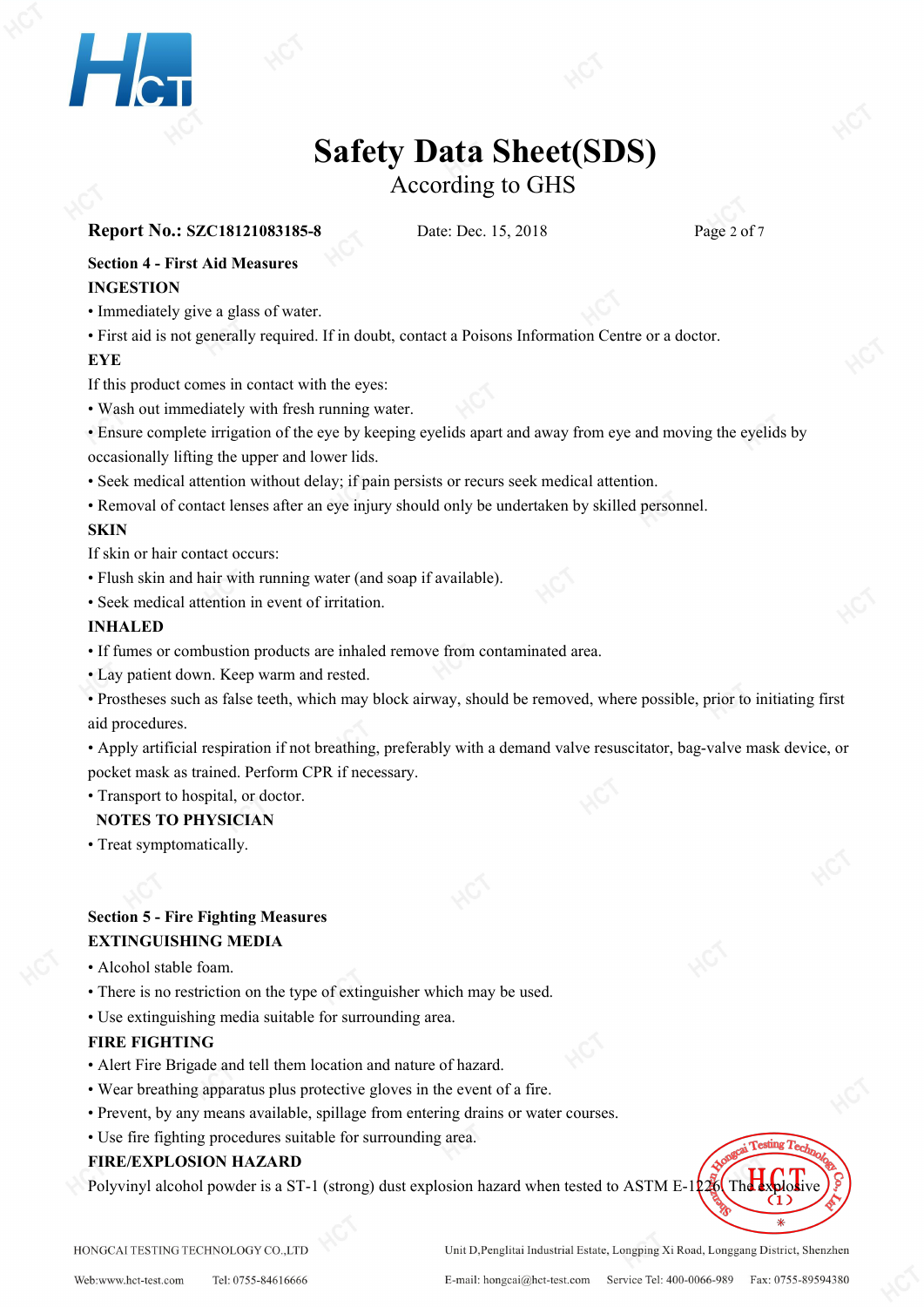

According to GHS

#### **Report No.: SZC18121083185-8** Date: Dec. 15, 2018 Page 3 of 7

hazard is highly dependent on particle size, the finer the particles the greater the explosive strength

Typical maximum explosion pressure: 540 kPa

Dust Explosion Hazard Class 1

Dusts fall into one of three Kst\* classes. Class 1 dusts; Kst 1-200 m3/sec; Class 2 dusts; 201-299 m3/sec. Class 3 dusts; Kst 300 or more.

#### **FIRE INCOMPATIBILITY**

• Avoid contamination with oxidising agents i.e. nitrates, oxidising acids, chlorine bleaches, pool chlorine etc. as ignition may result

## **Section 6 –Accidental Release Measures**

**MINOR SPILLS**

• Generally not applicable.

#### **MAJOR SPILLS**

• Generally not applicable.

*Personal Protective Equipment advice is contained in Section 8 of the SDS.*

## **Section 7 - Handling and Storage PRECAUTIONS FOR SAFE HANDING**

- Use in a well-ventilated area.
- Store in original containers.
- Keep containers securely sealed.
- Store in a cool, dry, well-ventilated area.
- Store away from incompatible materials and foodstuff containers.

#### **SUITABLE CONTAINER**

- Polyethylene or polypropylene container.
- Check all containers are clearly labelled and free from leaks.

#### **STORAGE INCOMPATIBILITY**

• Avoid reaction with oxidising agents

#### **PACKAGE MATERIAL INCOMPATIBILITIES**

Not Available

## **Section 8 - Exposure Controls, Personal Protection APPROPRIATE ENGINEERING CONTROLS**

Assess operations based upon available dust explosion information to determine the suitability of preventative or protective systems as precautionary measures against possible dust explosions. If prevention is not possible, consider protection by use of containment, venting or suppression of dust handling equipment. Where  $\exp\left(-\frac{1}{2} \pi \right)$  venting is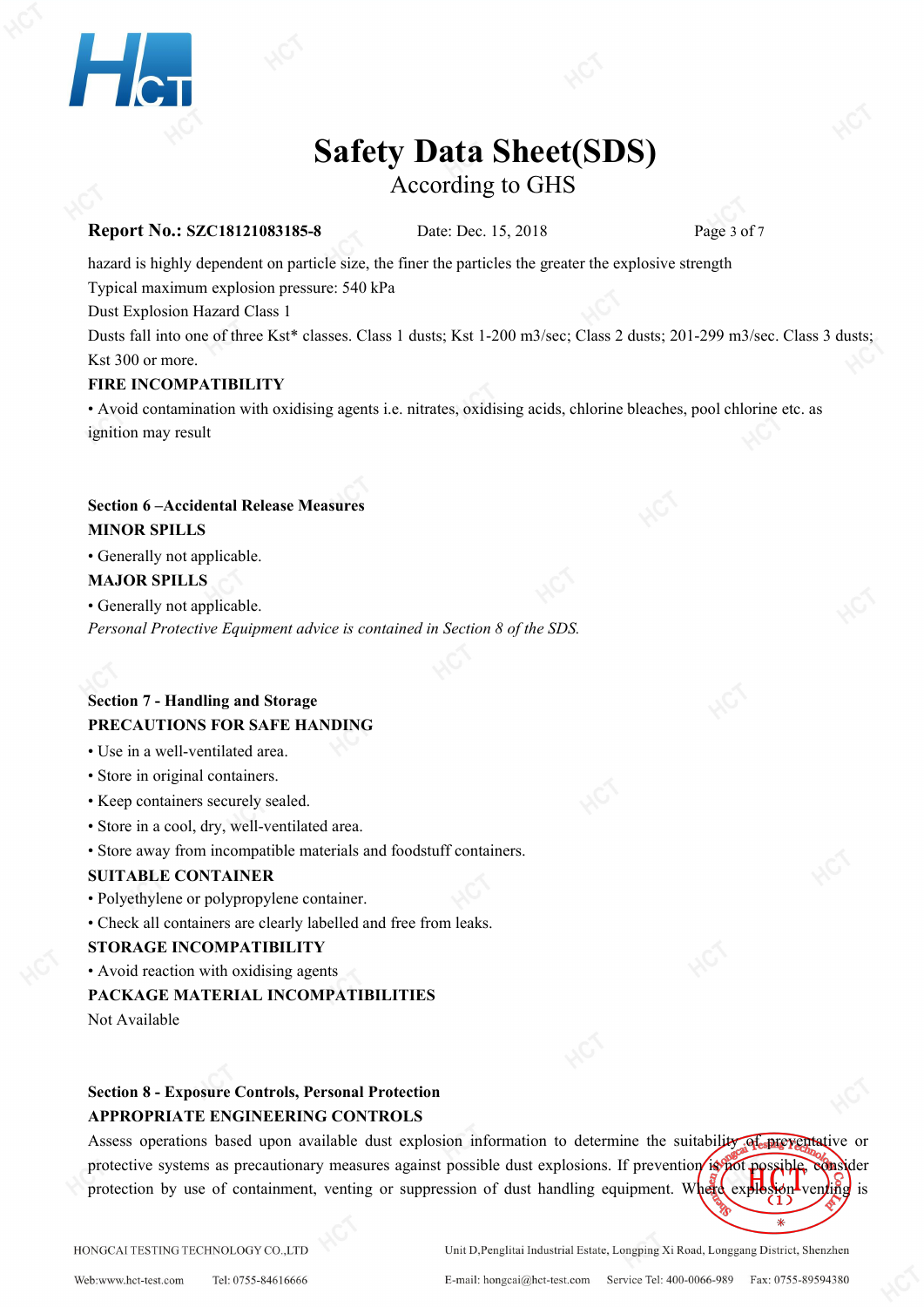

## **Safety Data Sheet(SDS)** According to GHS

#### **Report No.: SZC18121083185-8** Date: Dec. 15, 2018 Page 4 of 7

considered to be the most appropriate method of protection, vent areas should preferably be calculated based on Kst rather than an St value. If nitrogen purging is considered as the protective system, it must operate with an oxygen level below the limiting oxygen concentration.

#### **PERSONAL PROTECTION**



### **EYE AND FACE PROTECTION**

• Safety glasses with side shields

• Chemical goggles.

• Contact lenses may pose a special hazard; soft contact lenses may absorb and concentrate irritants. A written policy document, describing the wearing of lenses or restrictions on use, should be created for each workplace or task.

#### **SKIN PROTECTION**

See Hand protection below

#### **HANDS/FEET PROTECION**

The selection of suitable gloves does not only depend on the material, but also on further marks of quality which vary from manufacturer to manufacturer. Where the chemical is a preparation of several substances, the resistance of the glove material can not be calculated in advance and has therefore to be checked prior to the application. Suitability and durability of glove type is dependent on usage.

#### **BODY PROTECTION**

See Other protection below

#### **OTHER PROTECTION**

- Overalls.
- P.V.C. apron.
- Barrier cream.

## **Section 9 - Physical and Chemical Properties Information on basic physical and chemical properties**

**Color** Transparent **Form** Strip Strip **Odor** Odorlessness **Melting Range** (°C) No data. **Boiling Range** (°C) No data. **Flash Point** (°C) No data. **Decomposition Temp (°C)** No data. **Autoignition Temp (°C)** No data. **Upper Explosive Limit**  $(\%)$  **No data. Lower Explosive Limit**  $(\%)$  **No data.** 

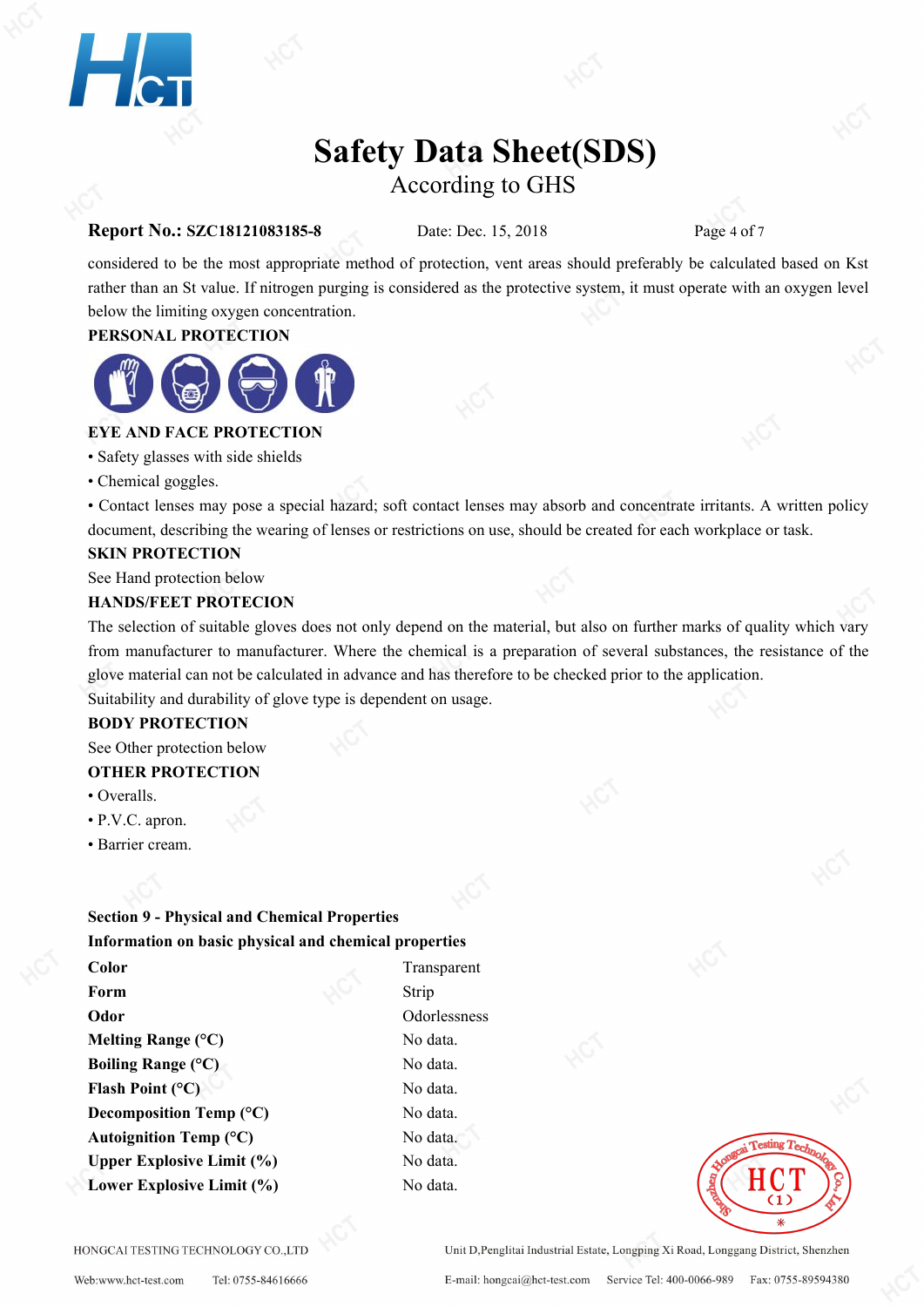

## **Safety Data Sheet(SDS)** According to GHS

#### **Report No.: SZC18121083185-8** Date: Dec. 15, 2018 Page 5 of 7

**Volatile Component (%vol)** No data. **Molecular Weight** No data. **Viscosity** No data. **Solubility in water (g/L)** Partly Miscible **pH (1% solution)** No data. **pH (as supplied)** No data. **Vapour Pressure (kPa)** No data. **Specific Gravity (water=1)** No data. **Relative Vapour Density (air=1)** No data. **Evaporation Rate** No data.

#### **Section 10 - Stability and Reactivity**

**REACTIVITY**

See section 7

#### **CHEMICAL STABILITY**

• Unstable in the presence of incompatible materials.

• Product is considered stable.

• Hazardous polymerisation will not occur.

#### **Section 11 - Toxicological Information**

**Information on toxicological affects**

**Acute Toxicity**

#### **LD/LC50 values relevant for classification**

No data.

#### **Primary irritant effect**

#### **On the skin**

The material is not thought to produce adverse health effects orskin irritation following contact (as classified by EC Directives using animal models). Nevertheless, good hygiene practice requires that exposure be kept to a minimum and that suitable gloves be used in an occupational setting.

#### **On the eyes**

Although the material is not thought to be an irritant (as classified by EC Directives), direct contact with the eye may cause transient discomfort characterised by tearing or conjunctival redness (as with windburn). Slight abrasive damage may also result. The material may produce foreign body irritation in certain individuals.

#### **Inhaled**

The material is not thought to produce adverse health effects or irritation of the respiratory tract (as classified by EC Directives using animal models). Nevertheless, good hygiene practice requires that exposure be kept to a minimum and that suitable control measures be used in an occupational setting.

HONGCAI TESTING TECHNOLOGY CO.,LTD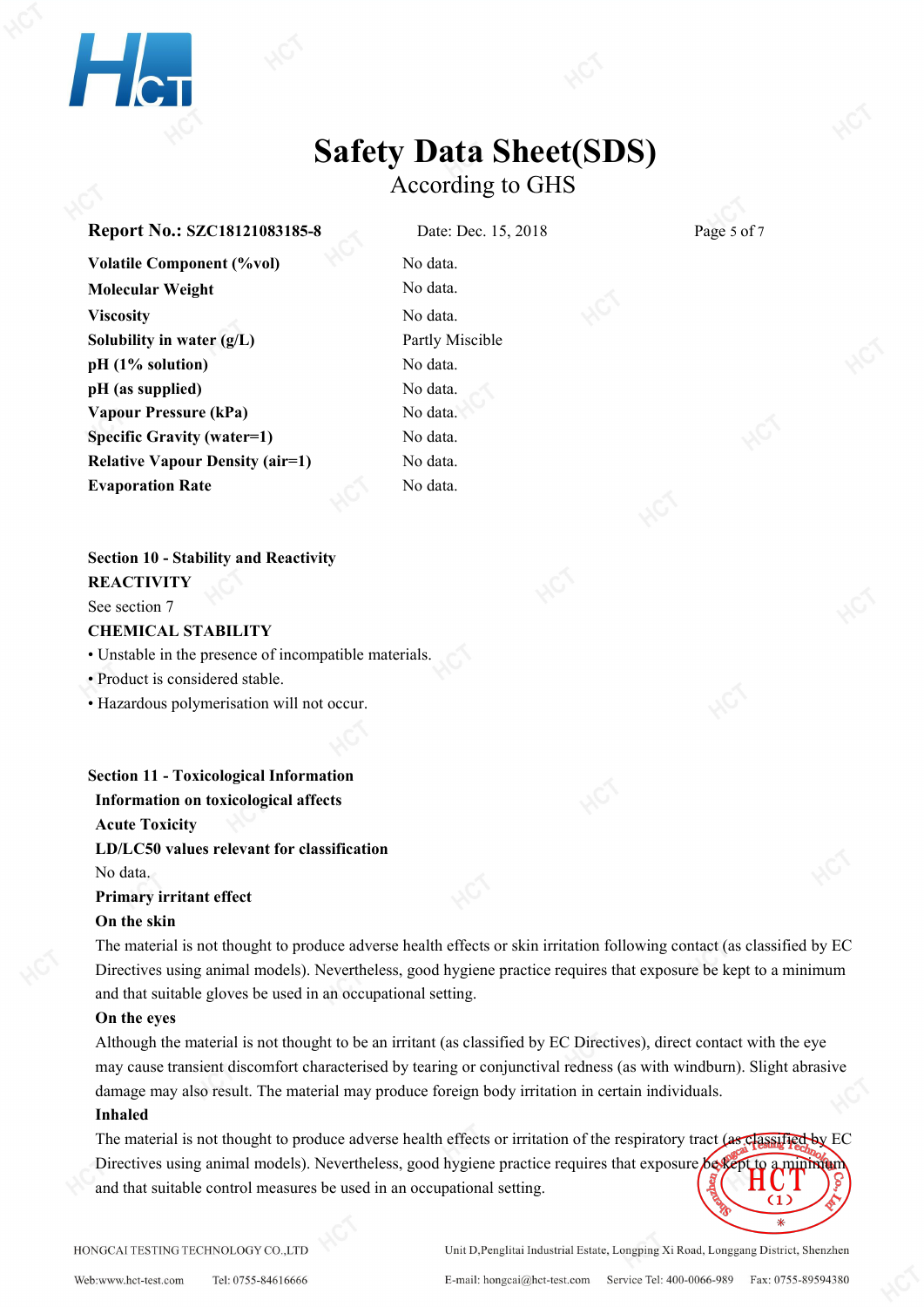

According to GHS

#### **Report No.: SZC18121083185-8** Date: Dec. 15, 2018 Page 6 of 7

**Sensitization**

No data.

#### **Section 12 - Ecological Information**

#### **Ecotoxicity**

Ingredient Persistence: Water/Soil Persistence: Air Bioaccumulation Mobility PA No Data Available No Data Available No Data Available No Data Available Other additives No Data Available No Data Available No Data Available No Data Available

#### **Section 13 - Disposal Considerations**

Legislation addressing waste disposal requirements may differ by country, state and/ or territory. Each user mustrefer to laws operating in their area. In some areas, certain wastes must be tracked.

A Hierarchy of Controls seems to be common - the user should investigate:

- Reduction
- Reuse
- Recycling
- Disposal (if all else fails)

This material may be recycled if unused, or if it has not been contaminated so as to make it unsuitable for its intended use.

## **Section 14 - Transport Information Labels Required** Marine Pollutant: NO **NOT REGULATED FOR TRANSPORT OF DANGEROUS GOODS:**UN, IATA, IMDG

**Section 15 - Regulatory Information REGULATIONS**

The product needs to follow local regulations.

#### **Section 16 - Other Information**

This information is based on our present knowledge. However, this shall not constitute a guarantee for any specific product features and shall not establish a legally valid contractual relationship.

This information of section1,3 and 9 is provided by Zhejiang Flashforge 3D Technology Co. Ltd.



Web:www.hct-test.com Tel: 0755-84616666